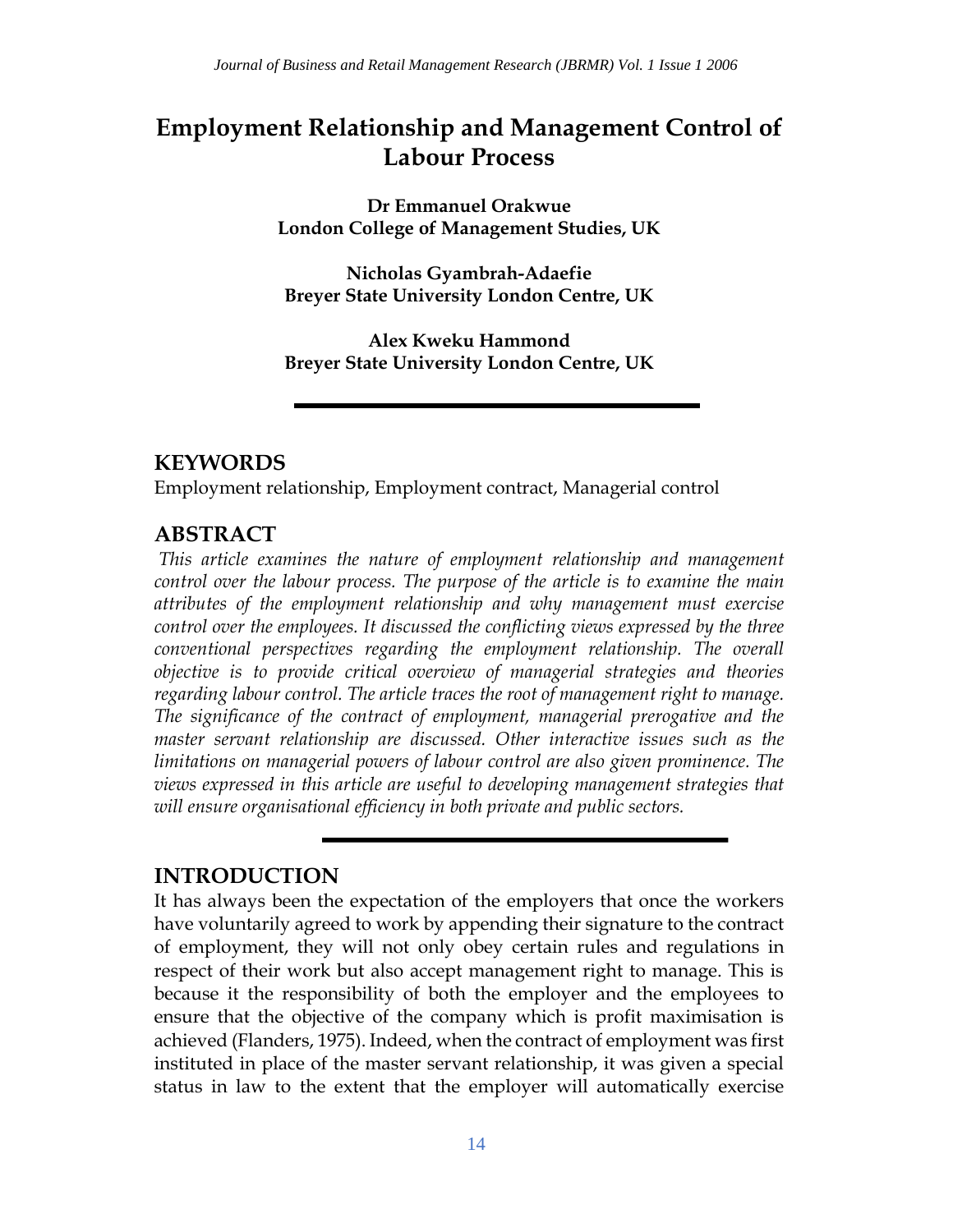control over the employees (Selznick, 1969). Surprisingly, management right of control over the employees has been undermined seriously by the trade unions. Thus, this state of affairs requires thorough analysis and interpretation of the relation between the employers and the employees to determine how reconciliation and compromise could be established within the employment relationship. Indeed, the analysis of the philosophies of the three conventional perspectives regarding the employment relationship, to the larger extent, provides the foundation for the understanding of the nature of the employment relationship as well as the relation between the employer and the employees. These perspectives include the unitary perspective, the pluralist perspective and the Marxist or the 'radical' perspectives (Fox, 1966). The ideologies of these three different perspectives conflict with each other. In other words, each of these perspectives has a different picture about the employment relationship vis-à-vis management control of labour. Astonishingly, the involvement of the trade unions in decision-making has been expressed differently by the aforementioned schools of thought.

The unitary perspective believes that the involvement of trade unions in decision- making is not only detrimental to managerial prerogative but also an intrusion into the affairs of management (Salamon, 2000). While the Marxists endorse joint regulation, the Pluralists think they protect the right and interest of the workers at the work place by providing a countervailing power to management (Fox, 1966). Basically, the contract of employment defines the terms of the employment relationship by establishing the sort of relationship that should exist between the employer and the employee (Rose, 2001). All the responsibilities of the employer together with the duties and obligations of the employees within the relationship are all specified in the contract of employment (Whincup, 1978). Hence, management's right of control over the employees, to some extent, are derived not only from 'collective bargaining' but also from the contract of employment. It is important to understand that without the employment relationship, neither management nor the trade unions and the employees would exist. It is prudent and imperative therefore to devote attention to investigate or study how the employees are being managed by the employers in the employment relationship. The following section therefore reviews the relevant underpinning concepts and literature on these issues.

## **LITERATURE REVIEW**

This section presents a comprehensive review of the theoretical arguments that have been advanced in support of the employment relationship and management control over the labour process.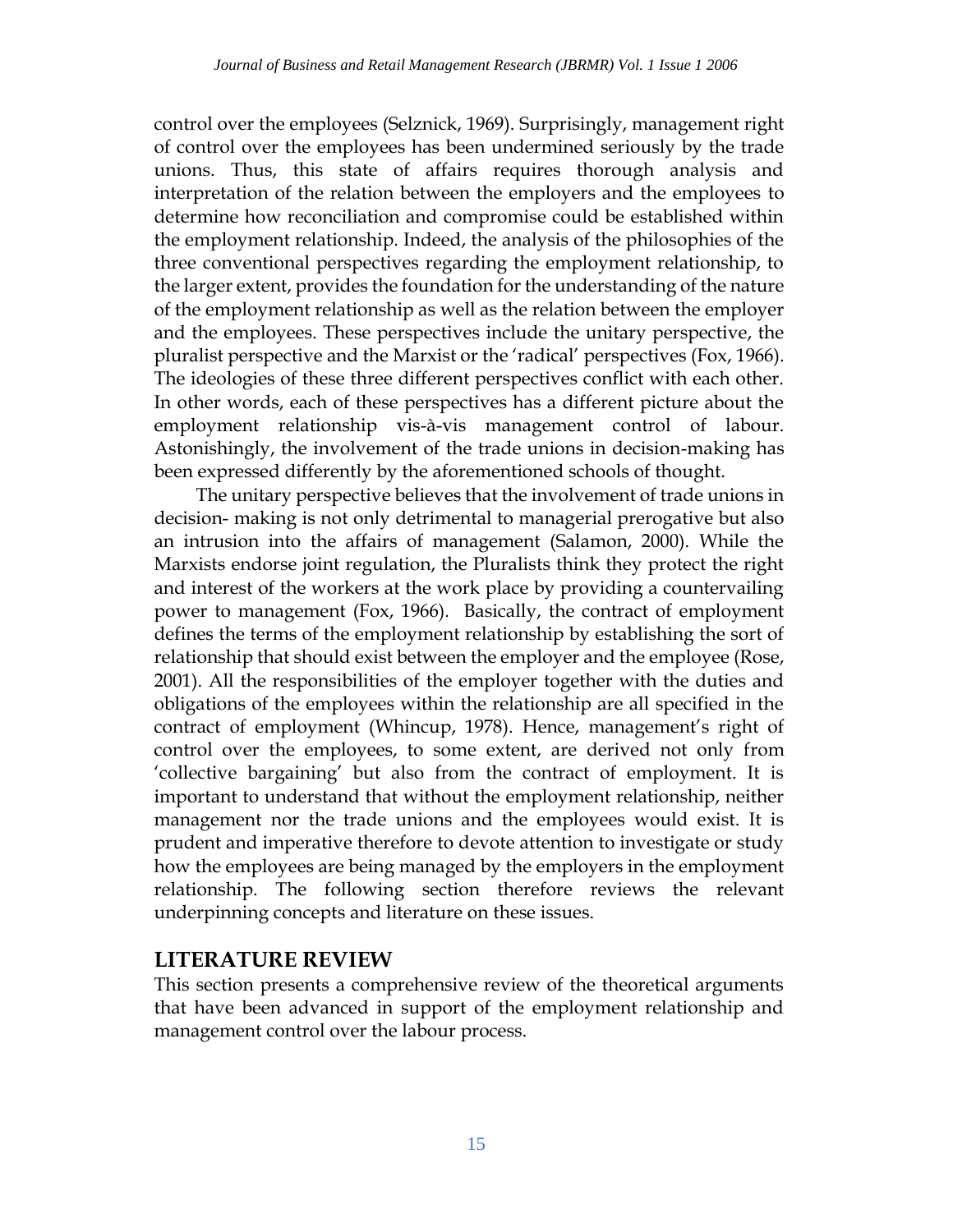#### **Definition of terms**

Employment relationship is defined as 'the context within which intricate interactions between employees who may be unionised or nonunionised and employers are conducted both collectively and individually' (Rose (2001). Alternatively, it is also described as a transaction between 'two qualitatively distinct parties', that is, those who sell their labour and those who purchase it (Marx, 1954). It could also be defined as the economic, social and political relationship in which employees provide manual and mental labour in exchange for rewards allotted by employers (see Rose, 2001). Basically the employment relationship is a transaction between two different parties and it can either be on a short-term or long-term basis.

The 'contract of employment' on the other hand represents an agreement between the employer and the employee regarding the terms of the contract. But in practice 'ownership of capital' which is regarded as an 'economic power' and a 'legal entitlement', empower the employer to dictate the terms of the contract to the employee (Hyman, 1975). In this article, the term employer and management is used interchangeably since they are synonymous with each other.

#### **The nature of the employment relations**

The parties to employment relationship consist of management and the employer, management organisations, employee organisations, the state and state agencies (Rose, 2001). The fundamental assumption is that within the employment relationship, there is a commitment between the parties to accomplish certain responsibilities. Although, it is the employer who owns both means of production and labour, in practice the employer is required by circumstances to surrender the means of production to the control of labour throughout the production process. It was argued strongly (Cressey and Maclnnes, 1980) that the former must seek the cooperation of the latter in the employment relationship.

Within the employment relationship, the contract of employment which specifies the duties and responsibilities of the worker also determines the powers to be exercised by the employer (Whincup, 1978). Basically, it is the contract of employment which formalises the relationship between the employer and the employee. Within the relationship, while the interest of the worker focuses on higher pay, job security, better conditions of work and career development, the interest of the employer focuses on profit maximisation through higher productivity and labour efficiency. Since the interest and aspiration between the employer and the employee's conflict the assumption is that the relation between them in terms of power also conflict (Hyman, 1975). This conflict of interest provides the basis for the understanding of the management control of labour in employment relations.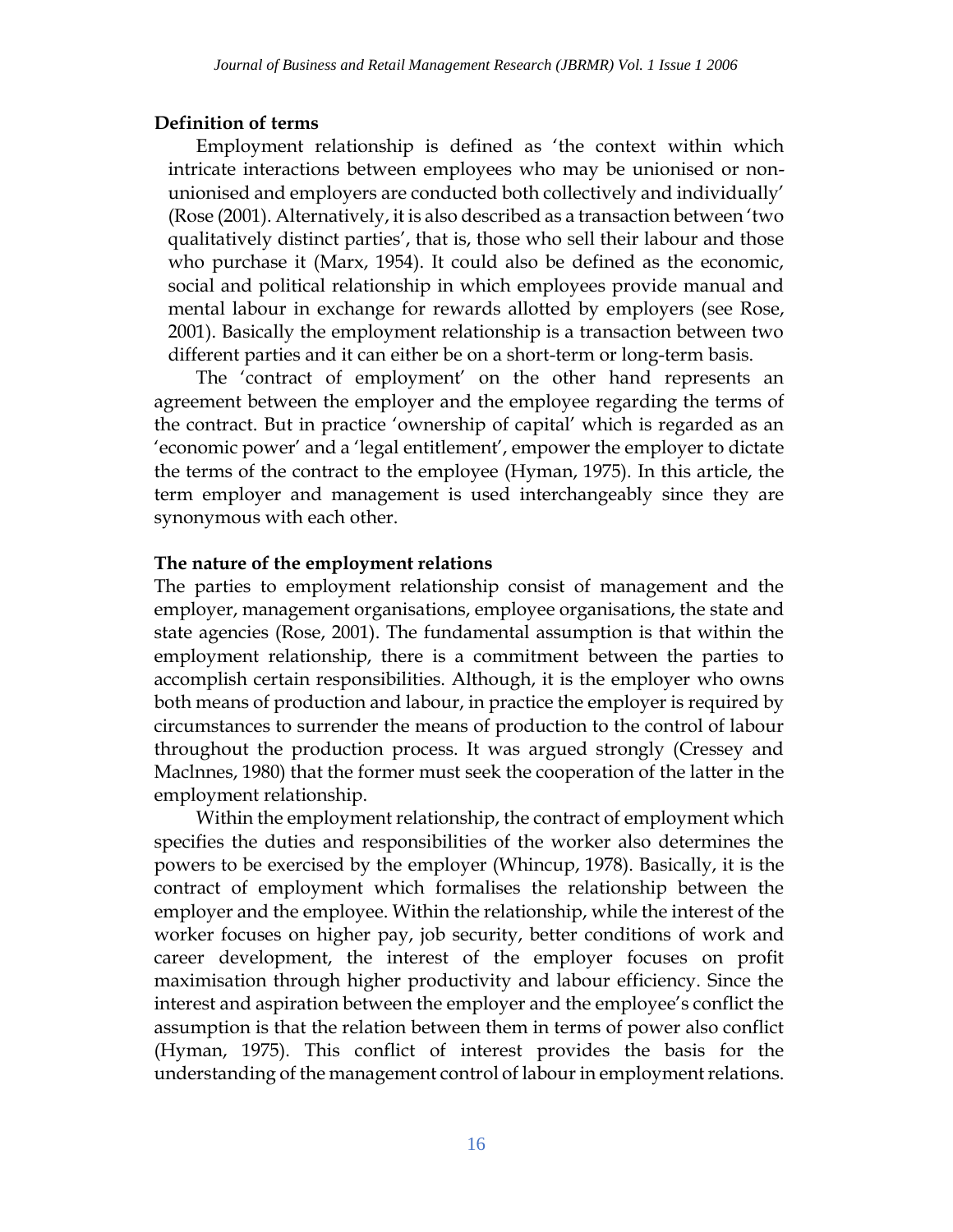In reality, the subordinate position of the employee within the relation could be seen in two main ways (Flanders, 1965). Firstly, the contract of employment requires the employer to pay the employee for his/her service. In the light of this, there is an exchange relationship that reflects the contribution of the employee to productivity. Secondly, once the employee has agreed to work, he/she must conform to the authority of the employer, so, there is also an 'authority relationship' (Rose, 2001). Under the terms of the contract, the employee is obliged to obey the instructions given by the employer while the employer is also required within the contract to give instructions that do not exceed the limit of the law. The assumption is that all the powers to be exercised by the employer must be within the limit of the law and the worker or the union as a whole can decide to disobey any instruction which contravenes the laid down rules (Hyman, 1975). What this means is that, in the employment relationship there are bound to be conflict/disagreement between the employer and the employee due to 'power relationship' but it is expected that conscious effort will be made to refer all cases to the appropriate bodies for resolution (Salamon, 2000).

#### **Perspectives on employment relations**

As commented in the introductory section, employment relationship is governed by three schools of thought, which include the unitary perspective, pluralist perspective and the Marxist perspective (Fox, 1966). The unitary perspective assumes that an organisation is made up of an integrated group of people with one recognise source of authority and a set of values, interest and aspirations that are common to the entire workforce. This perspective views managerial prerogative as logical and any opposition to it as illogical. The assumption embedded in this view could be seen in two main areas including (i), all societal and industrial conflicts are unnecessary; and (ii) the trade unions are regarded not only as an alien concept but also as illegitimate entities which compete with the employers for the loyalty and commitments of the workforce (Rose, 2001). This implies that trade unions are a stumble block to managerial prerogative and therefore must be excluded from the day-to-day administration of the organisation. However, it is argued that the elimination of trade unions in day to day administration would be a wild goose chase since there are instances where management would be compelled by circumstances to acknowledge the trade unions particularly on issues regarding pay, conditions of work, severance and many others. The unitary however views this as an affront to managerial prerogative (Rose, 2001).

The 'pluralists' perception about the employment relationship is in contradiction with the views of the unitary perspective. To the pluralists, the justification of trade unions in a contemporary organisation is probably due to the values of the society which endorse the right of the individuals to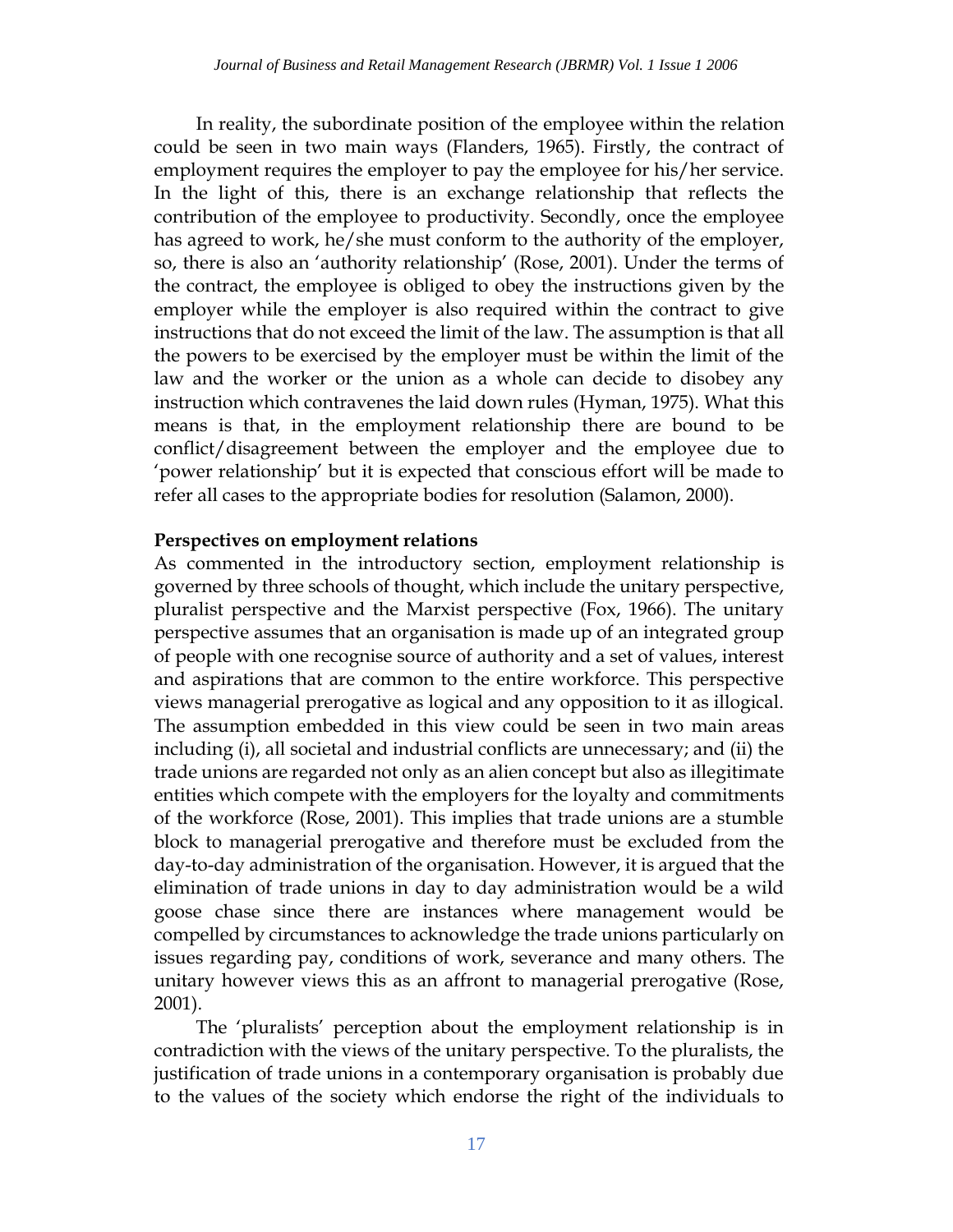constitute themselves into an association in protection of their own interests (Fox, 1966). Basically, they assume that an organisation is made up of different sources of leadership with different focus of loyalty together with unique aspirations and goals. The implication here is that for a conflict free environment to be secured within the employment relationship, the Pluralists believe that management must be prepared to give up part of its decision making functions to the trade unions. In other words, they assumed that when the trade unions are involved in the decision making process, organisational conflict will be reduced to the barest minimum. This notion is based on the philosophy that trade unions are not the architects of conflict but rather conflict is inherent in the very fabric of the organisation and can be minimised by establishing proper institutions and procedures at the workplace (Salamon, 2003). Also, they seem to contend that the discrepancy between the parties to the employment relationship can be resolved by the application of the right methods and procedures.

The Marxists or the radical perspective perceive societal conflict to be the result of differences in the distribution and accessibility to economic power particularly between the owners of capital and those who supply their labour for economic activities (Rose, 2001). The Marxists argue that joint regulation in the organisational set up enhances managerial powers but does not reduce it since it provides a short term solution to problems or divisions within the capitalist system of production (Marchington, 1980). This assertion is in contradiction with the unitary perspective which views the activities of the trade unions as detrimental to managerial prerogative. Indeed, the relationship between the employer and the employee within the employment relationship is perceived by the Marxists as fundamentally unequal. This supports the assertion that 'equality in the employment relationship is described as the one which entrenches more powers in the hands of the employer to the detriment of the employees' (Hyman, 1975). The Marxists therefore conclude that the law rather buttress the growth in managerial powers instead of reconciling the two main parties. Finally, whichever conceptual thinking predominates in an organisation may depend on the type of organisation and its management philosophy that guides its managerial control and day-to-day operations.

### **MANAGEMENT CONTROL OF LABOUR PROCESS**

A review of the above literature depicts diversity in opinions, perceptions and approaches regarding the control of labour within the capitalist system of production. This leaves a gap in the minds of people as to the correct approaches to the management of the workforce. Therefore, the arguments that have been advanced by the three schools of thought provide the foundation to the analysis and interpretation of the various techniques of labour control to determine their reliability and practicability and why that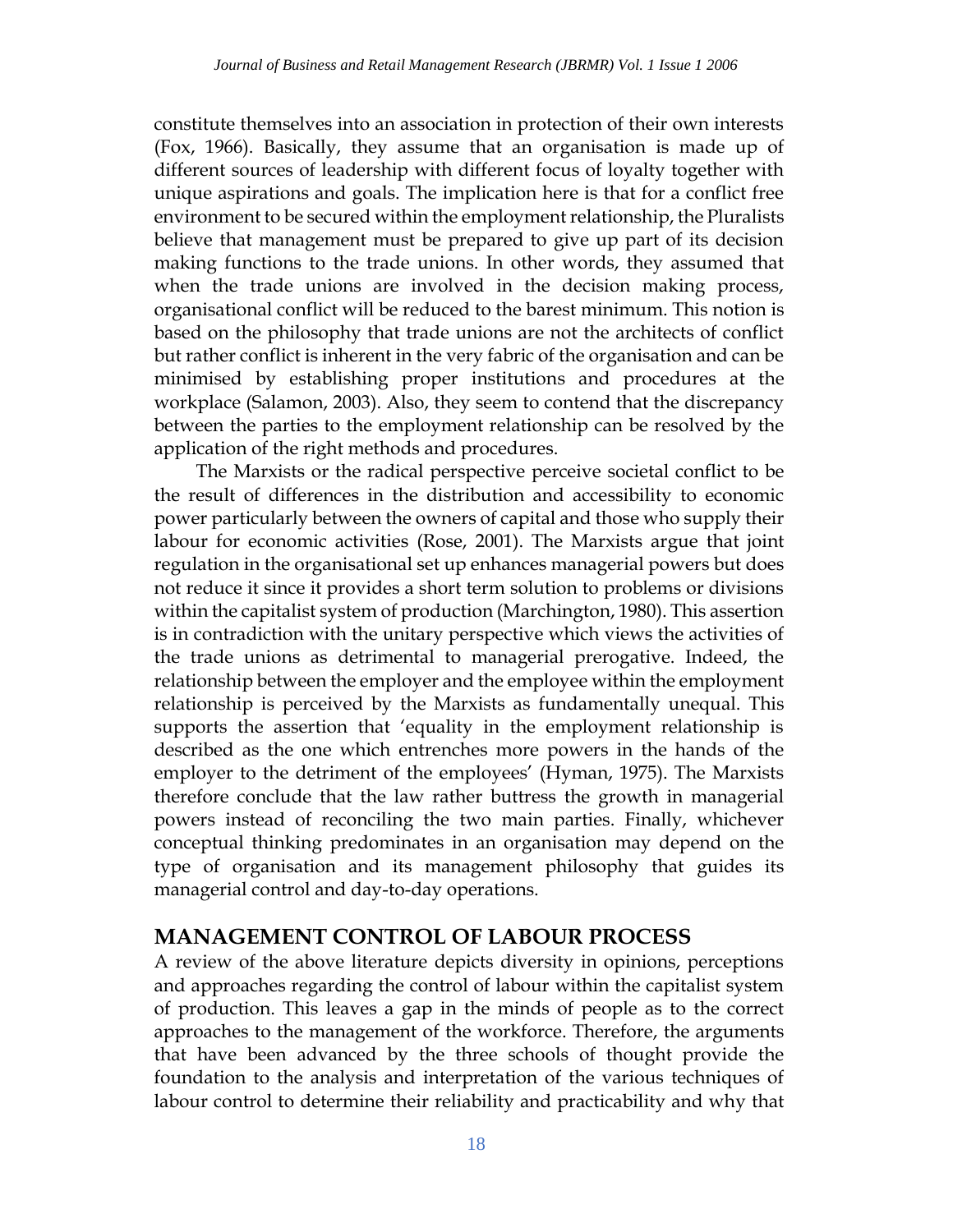control is very paramount in the employment relationship. The management requires three main responses from the employees which may include subordination, loyalty and commitments (Harbinson and Myers, 1959). For these responses to be achieved, the fundamental assumption is that management must exercise control over the labour process. In this regards, control of labour could be explained as the process of achieving 'obedience, compliance and conformity to predetermined standards of behaviour' (Huczynki and Buchanan, 1991).

The labour process debate without doubt was rooted from Karl Marx analysis and critique of the political economies of capitalism. The arguments put forward by Marx are that the employment relationship is 'indeterminate' and that the worker sells an ability to work which is translated into actual labour only during the course of the day (Marx, 1954). What this means is that the employment contract clearly specifies the responsibilities and the time frame an employee would be required to accomplish his/her duties but does not quantify his/her effort. In other words, there is difficulty in converting labour power into real power.

Management control of labour is therefore basically due to the need to address this important issue and this is fundamental to the understanding of the labour process debate. Marx also argues that, even though both the capitalist and the working class need each other, their interest conflicts. Whilst the employer seeks to maximise profit at any given moment, the concern of the latter within the employment relationship focuses on improvement in pay and working conditions. In the light of this, Marx concludes that since the capitalist cannot rely on the commitment, cooperation and loyalty of labour, the employer must exercise control to seek compliance. However, there is a limit to this assertion. The acceptance of 'generalised obligation' by the employees to obey managerial instruction does not suggest that all managerial decisions are supreme and unquestionable.

Workers by their nature will not always accept without criticising some specific decisions or instructions given by the employer. This underscores the importance of employee involvement and participation in organisational affairs as a panacea of conflict resolution (Fox, 1966). In reality, the need for labour control is due to the fact that at the strategic level of the organisation, management is required to take decisions regarding the use of organisational resources together with the implementation of its objectives and policies. Management of these resources are considered as vital since ineffective control will have a devastating effect on the organisations. Hence, the introduction of several theories to enhance management control of the labour process is due to the need to address this importance issue.

As Harbinson and Myers (1959) identified, dictatorial and paternalistic management are effective methods of controlling the workforce. While the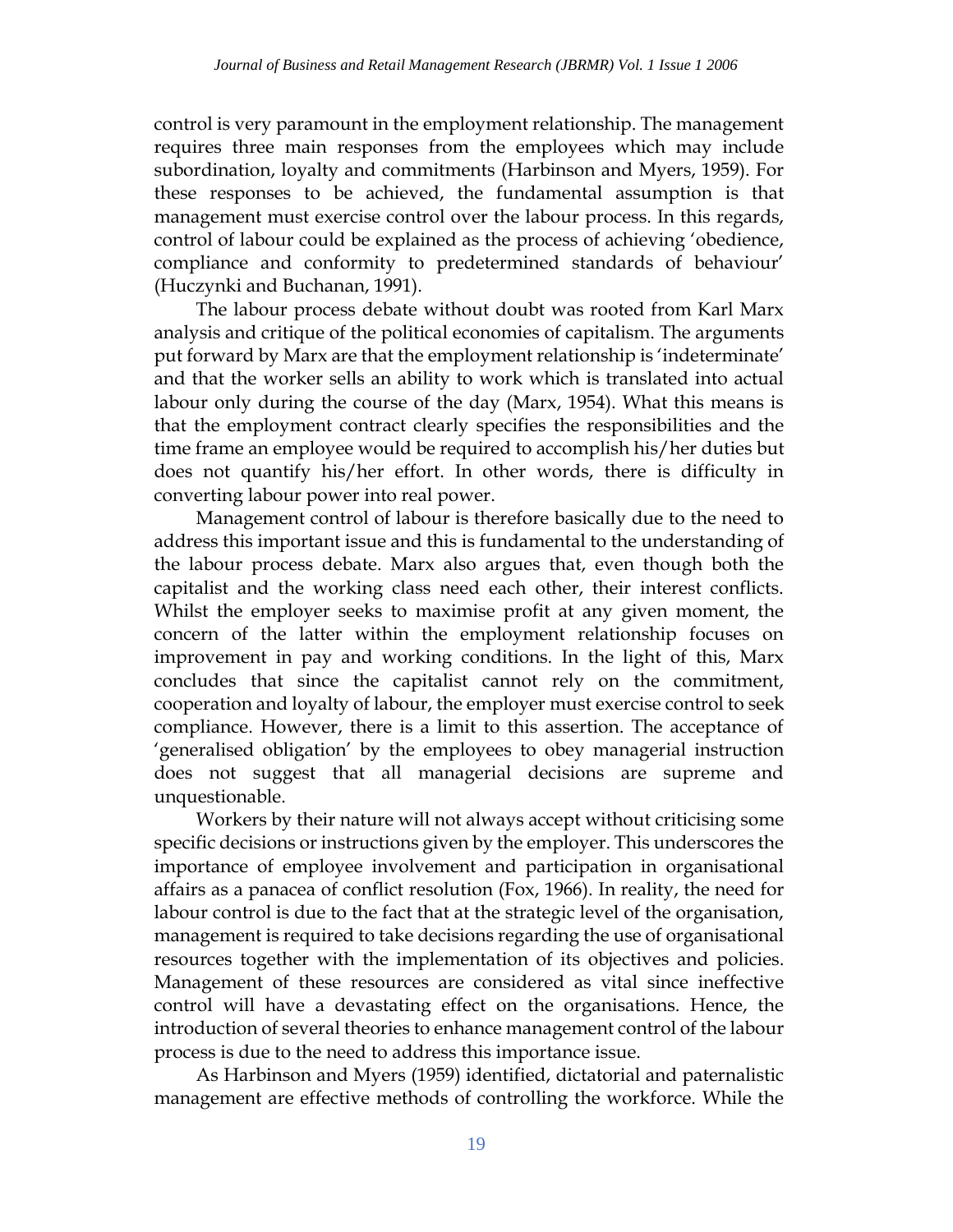former involves the issue of command, the later involves the provision of certain social services and the assumption is that, the workers will reciprocate this gesture by being loyal, obedient and productive to the employer. However, there is the concern that, in societies where there is too much emphasis on individual rights both concepts cannot thrive. Although, there is an element of 'dictatorial management' in some of the modern organisations, the existence of employment laws as well as the need to seek cooperation from the workforce through collective bargaining, have rendered the concept less important.

In modern organisations, there is emphasis on 'management by consent' and this is considered as vital for engineering cooperation between the employer and the employees (Rose, 2001). The 'direct, responsible, simple, technical and bureaucratic' methods of control are also becoming increasingly important in some modern organisations. The 'responsible control' basically involves an expansion in the role of the employees and allowing them some amount of autonomy or control in their operations but the overall work must be related to the achievement of the broad objectives of the organisation (Friedman, 1977). The 'simple control' method on the other hand involves the supervision of the employee's work by a manager or a supervisor. With respect to the 'technical control', the control over pace of work is embedded in machinery programmed by the managers while the 'bureaucratic control' usually takes the form of job description and evaluation (Edwards, 1979). It has to be stated authoritatively that, these days, 'bureaucratic' forms of control of the labour process is given way to 'technical control' which involves the use of 'scientific management' as well as the use of 'video/acoustic surveillance' to monitor individual employee performance (Bach and Sisson, 2003).

Other forms of managerial control over the employees include performance management and appraisal, the various payment systems which include measured day work, payment by result, the performance related pay and labour flexibility. Research conducted shows that performance management and appraisal are the mechanisms most contemporary organisations employ to motivate and encourage the employees to improve on their competencies and efficiency as well as to effect changes in organisational culture and behaviour by communicating the norms and values of the organisation to the employees (IDS Report, 1999). Nonetheless, data produced from performance appraisal on the individual employees are very important for promotional purposes and organisational succession planning but like any other method, managers in-charge of these concepts have been inundated with lot of problems and criticisms for being 'judges' and 'servants' at the same time. In addition, in an organisation where pay is linked to performance, such as the performance related pay, the employees turn to be more efficient, committed and productive due to the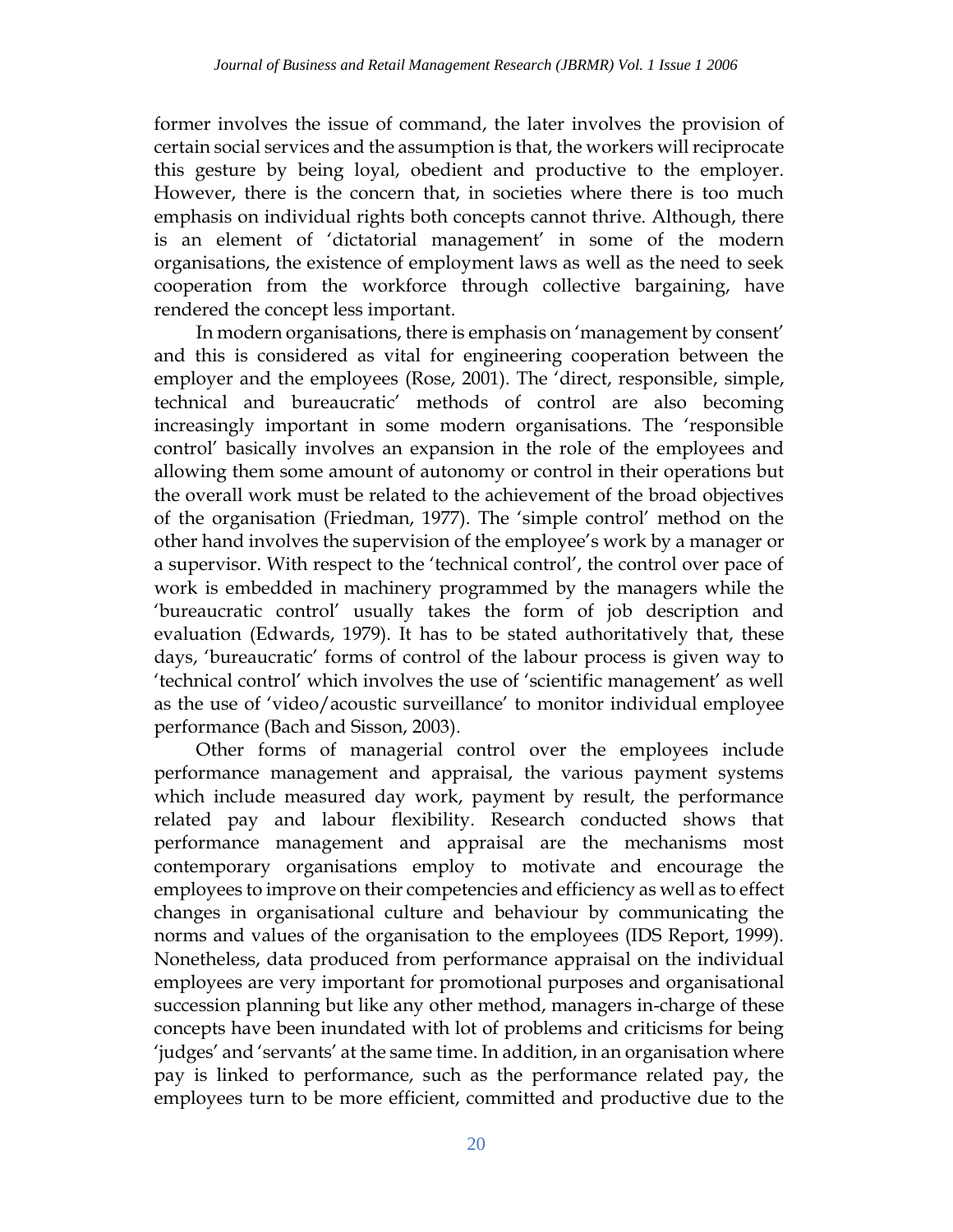quest to achieve excellence and high pay. With respect to the time-based payment scheme for instance, the employee is paid on the basis of time worked or the number of hours he/she attended to work. This removes waste, ambiguities and irregularities in organisational payment system and achieve a fair degree of cost control (Sisson and Storey, 2000).

Functional flexibility or multi-skills which is also another method of labour control involves a process whereby the employee's functions, tasks, duties or responsibilities are enlarged either vertically or horizontally without necessarily specialising in any of them (Rose, 2001). Thus the concept gives the employee the opportunity to undertake a variety of tasks other than his/her area of specialisation. This enhances the ability of management to relocate human resources by eliminating all barriers and bureaucratic principles associated with job demarcation (Tailby, 2002). The concept also enables management to take care of uncertainties such as illness and absenteeism in an organisation (Legge, 1995). This involves maintenance of competent employees endowed with certain specialist skills so that if a worker incidentally become ill or absent from work the vacancies created could be cover up easily without the organisation incurring any cost but this process involves provision of adequate training (Storey, 1992).

In an organisation where functional flexibility has been achieved, it enables management to achieve the employee's commitment to training and communication (Clark, 1993). On the other hand, the application of numerical flexibility which involves the employment of temporary or contract workers in modern organisations may be due to the need to meet changes in work arrangements such as labour intensification and cost control (Hunter et al., 1993). Indeed, the institutionalisation of 'protective laws' on recruitments and dismissals particularly in advanced countries by the state government have made the employment of full-time workers very costly so organisations prefer to use part-time and contract workers to avoid the payment of redundancy and pension benefits (Salamon, 2000). Labour flexibility is therefore a strategy deliberately adopted by management to directly control labour deployment including cost of production.

Notwithstanding the importance of the above-mentioned methods for controlling the workforce, it must be emphasised that they all have their own teething problems that need to be corrected to make them more effective and practicable. For instance, the flexibility concept has been subjected to many criticisms and because of that some managers have started questioning about the reliability and effectiveness of the concept together with the overall impact on the organisation. Report shows that some organisations have started withdrawing from the concept due to the cost associated with absenteeism and lack of commitment and loyalty on the part of the temporary workers (Hunter et al., 1996). On the other hand, there is the complain that, managers who originally supported full functional flexibility have started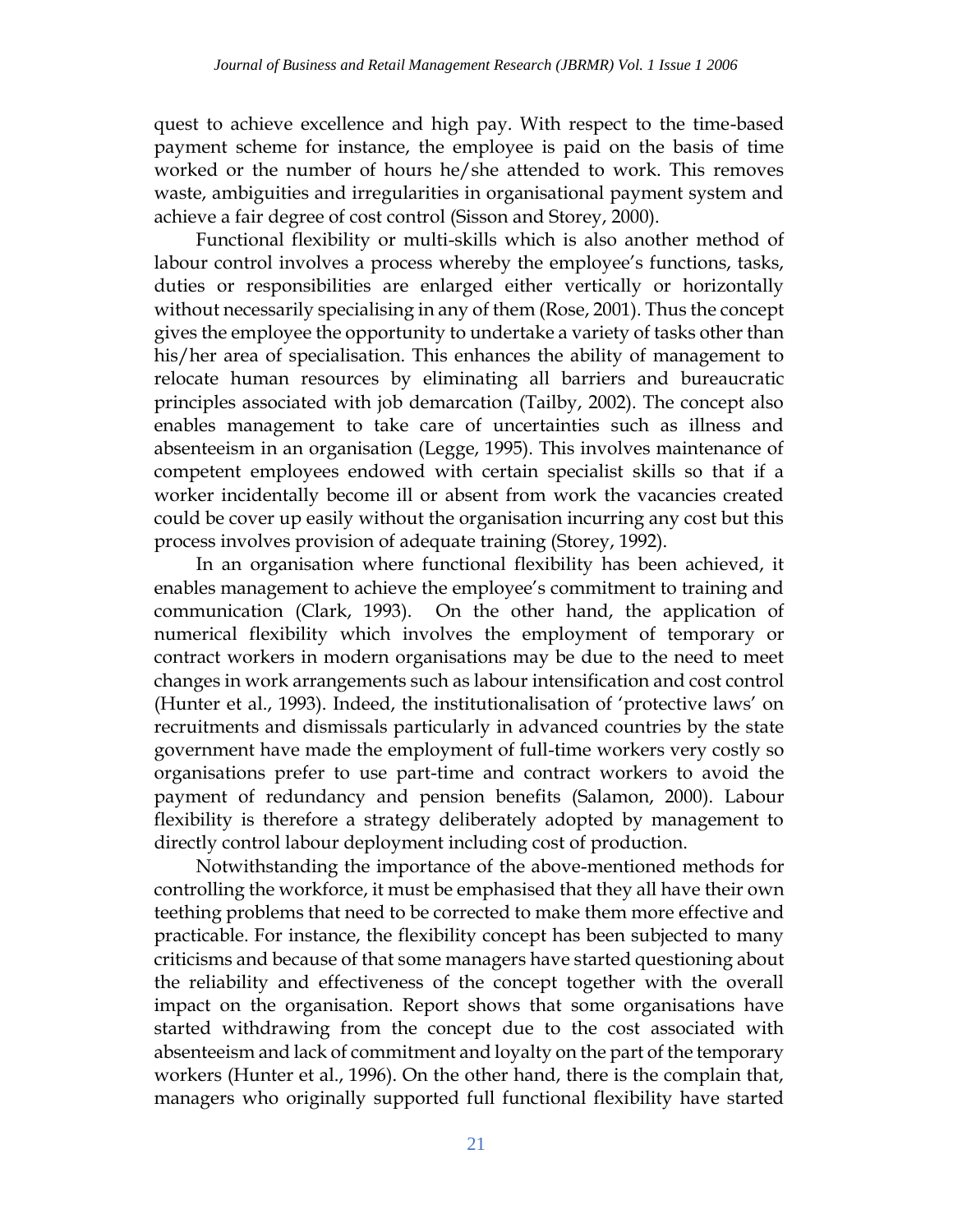pondering over the appropriateness of the overall swapping of labour in terms of functions (Tailby, 1995). The main issue that will need consideration is an assessment of the practicability of these methods in facilitating an effective control over the workforce without necessarily having any repercussions on the organisation. Management control over the labour process is therefore a manifestation of their right to manage.

### **MANAGEMENT RIGHT TO MANAGE**

Historically, management right of control over the employees was derived from the legal descriptions of the 'master servant relationship' (Simon, 1954). By definition, 'a master is one who, by law, has right to personal property over other and such person over whom such authority may rightfully be exercised, is a servant' (Selznick, 1969). The implication is that when someone is employed to perform specific functions, the employer is mandated by the law or by the agreement between them to exercise control over the person employed to the extent of defining how the job is to be executed. The legal attributes are that the master was not only given the general authority to issue out command, discipline, and supervised the work of the servant but also had the obligation of being liable for the misconduct of the servant (Wedderburn, 1986). The servant on the other hand was obliged within the relation to obey the master's command and indeed this was based on the status. The only constraint on the powers of the master was the law which requires him not to issue unlawful instructions. The above analysis could be equated to the contract of employment in the modern capitalist system of production and also significant to the understanding of management control over the labour process.

In a modern capitalist system of production management right of control over the employees could be seen from two perspectives, that is, from the legal and functional view point (Hill, 1944). Legally, managerial rights are those rights which accrue to the employer as a result of his relationship with the employees and also based on his/her status as the 'owner' of the organisation. The fundamental law of the state guarantees the right of the employer to run the business in a way he likes and this is extended to his relations with the employees.

From the functional point of view, management right of control over the employees is probably due to the need to take decisions regarding the use of organisational limited resources (Hill, 1944). In the day to day administration of the organisation, management is confronted with the problem of how, when and where to allocate, direct, manipulate and utilises the organisational limited resources which may include labour, raw materials, machines and capital to maximise production (Harbinson and Myers, 1959). Again, the achievement of the overall broad objectives of the organisation also requires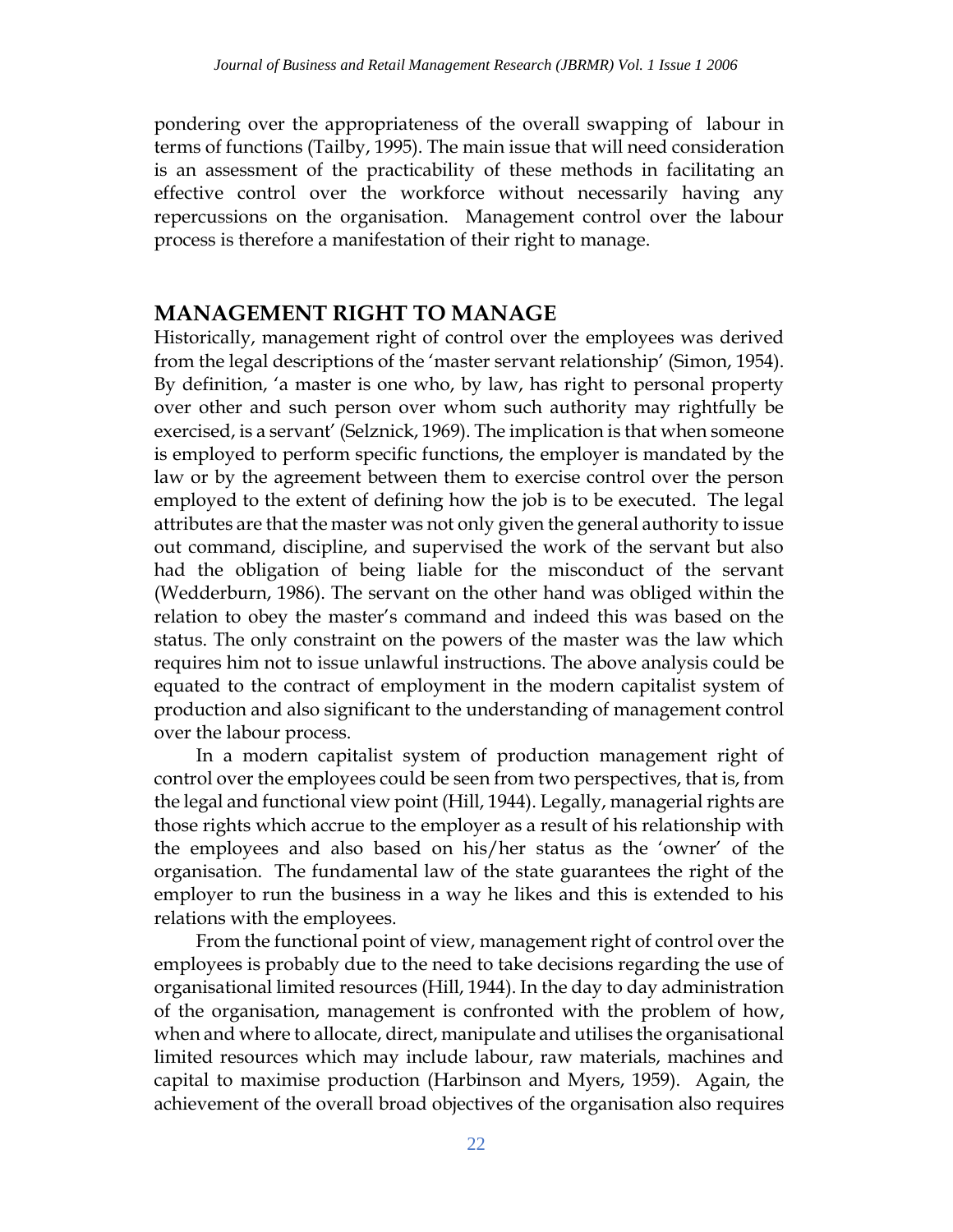management to issue command and expect positive response, institute and implement disciplinary measures, to reward employees who portray high quality performance and efficiency and to punish employees who deviate from the norms and the values of the organisation. The execution of these functions requires an authority or powers to be conferred on the managers and this endorses the importance of managerial prerogative' in an organisational set up.

The managerial prerogative which is an absolute right of decision making and control is supported by the under listed arguments (Hill and Hook, 1945)). The first which relates to the right attached to ownership of property assumes that manager as owners of property must have control over their assets. The second argument relates to the statutory law of property right. For instance, in the UK the company Act of 1948 and 1967 assign certain responsibilities such as the health and safety including the insurance policies and pension schemes of the employees to owners of properties (Storey, 1983). Since the employers are answerable to questions relating to the welfare of the employees the assumption is that they must be conferred with certain powers or authority. Thirdly, the justification of management control of the labour process is embedded in the 'economic efficiency arguments' which seems to suggest that managers should unilaterally be given the opportunity to manage in the interest of all the stakeholders, customers, consumers and the employees (Storey, 1983). This is based on the preposition that managers are people who are endowed with the needed skills, expertise and superior management ability due to their educational background and this is pertinent to the complex administration of modern organisation. Modern industrialisation is characterised with competition and it is only those with superior quality managers that can survive this competition hence, the need to give them some form of autonomy and power to manage.

### **Limitations on managerial power of labour control**

In spite of the above theoretical arguments that have been advanced in favour of management control of the labour process, the main issues that need to be addressed include an examination of how the interest of the employees could be protected within the employment relationship. In the first instance, the statutory law, the contract of employment and the employees and their unions, impose certain constraints on the powers of the employer (Hill, 1944). In employment relations, there are several laws or acts that have been enacted by Parliament to restrain the employers from exercising powers arbitrarily. Some of these laws encompass the employment protection act which can further be seen in different compartments such as the equal opportunity act, maternity and paternity act, discipline and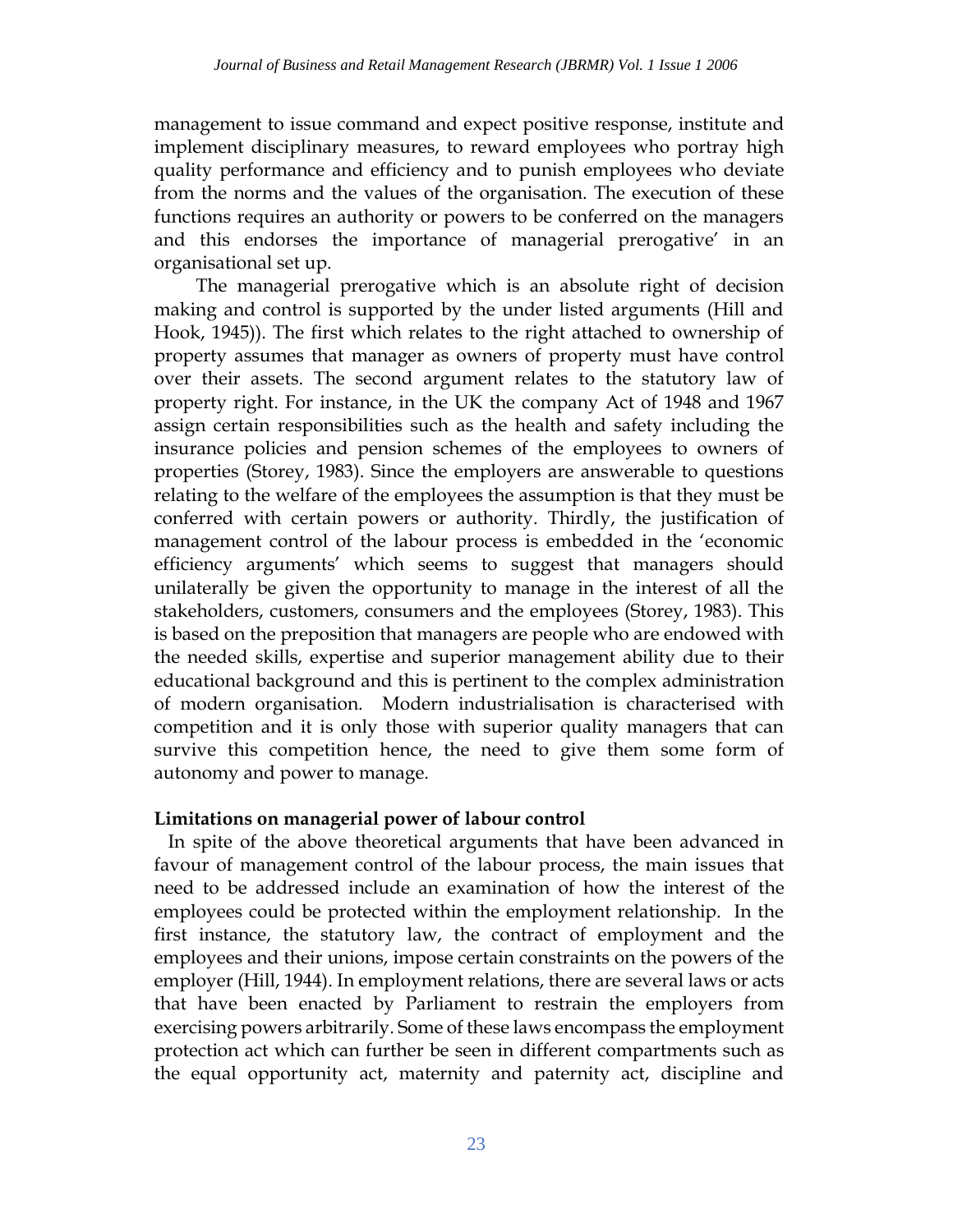dismissal act, redundancy act, the disability act and many others (Whincup, 1978).

The equal opportunity act, for instance seems to ensure that equal treatment in terms of pay, promotion, respect and facilities is extended to every employee regardless of differences in colour, race, culture, sex, social, economic and educational background (Salamon, 2000). Furthermore, the employment protection act requires the employer to pay the national insurance contributions of all the employees including PAYE deduction and, make regular payment to redundancy fund. Also, the employer under the same Act is obliged to take responsibility for unfair dismissal and the health and safety of the employees but the irony of this is that, employers have resorted to the use of part-time and contract workers to avoid all these responsibilities. Other forms of constraints on the powers of the employer relate to the 'collective bargaining' which specifies in detail the limit of powers to be exercised by the employer.

## **SUGGESTIONS AND RECOMMENDATIONS**

Since the employment relationship is characterised with conflicts as depicts from the above discussion there is a need for cooperation to be engineered between management and the workforce to create a peaceful environment that can facilitate the realisation of corporate objectives. This is very paramount since it can serve as a panacea for organisational conflicts resolution. Suggested ways for engineering cooperation between the employers and employees may include (i) managing the employees by means of consent and not coercion; (ii) creating an environment that can facilitate effective employee participation and involvement in organisational affairs; (iii) recognising the role of the unions; (iv) instituting proper reward mechanism that can raise the commitment of the workforce; (v) persistently communicate to the employees on the achievements and the failures of the organisation through team and departmental briefing; and (vi) providing effective means of communication from the top to the bottom and the vice versa.

When employees are made to participate fully in organisational decision making, they feel a sense of 'togetherness' and 'belongingness' and this is the basis upon which cooperation can be established in an organisation (Rose, 1988). An organisation, whose strategy is deliberately structured and directed towards the development of employees, is bound to receive cooperation of the workers. Organisations can put in place 'partnership agreement' which is considered as an effective weapon for fostering cooperation and collaboration. The agreement is characterised by commitment on each party to assiduously work together to ensure the success of the business while at the same time it also put the employer under obligation to protect the employees in terms of job security (Salamon, 2000). However, there is an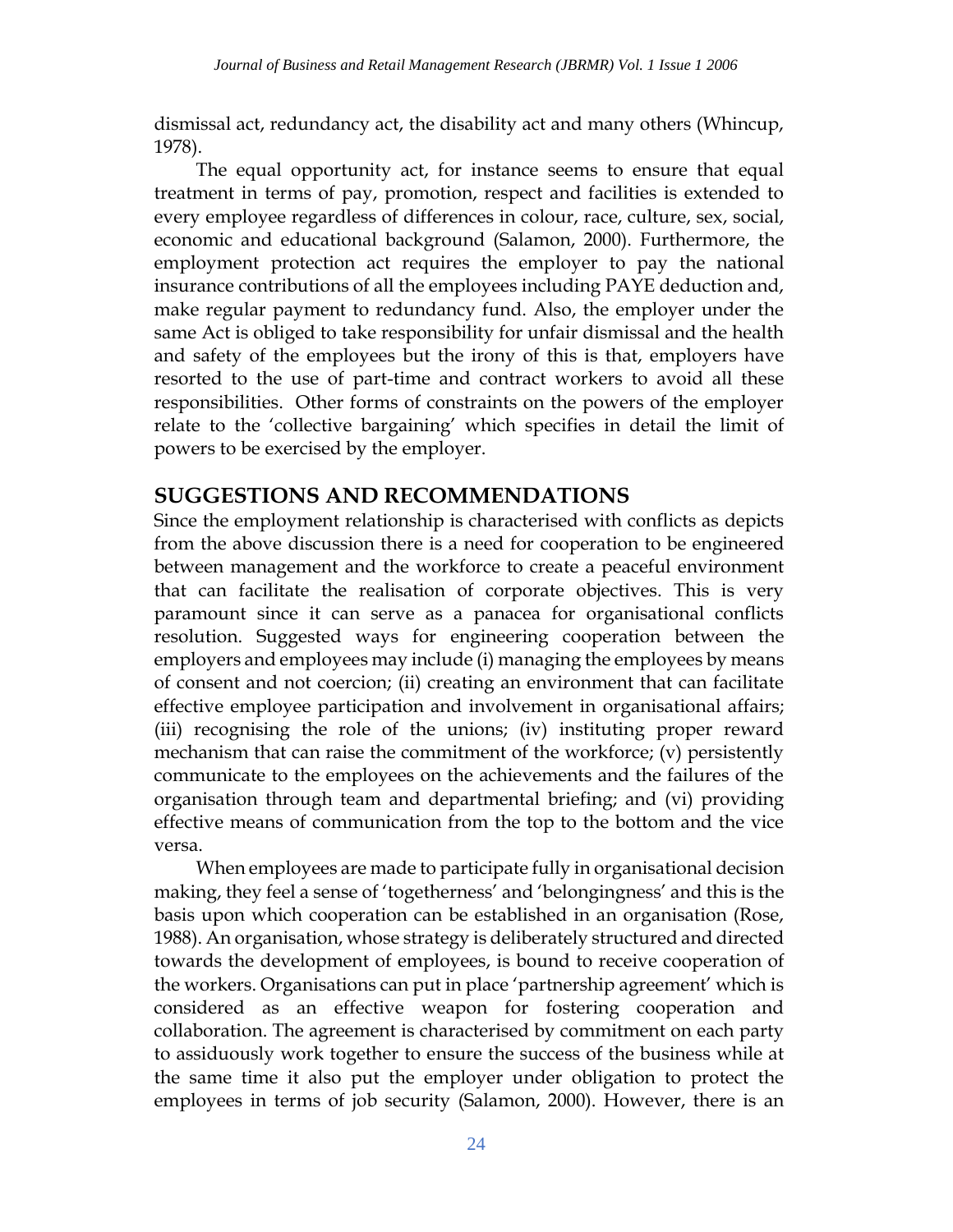increase in the use of employee involvement in organisational affairs as a means of engineering cooperation between the employers and the employees in our modern organisations. The most common schemes include an institutionalisation of training in employee relations skills, workplace level joint consultation committee, staff survey attitude and many others (Marchington, 1995). These measures when implemented could enhance the relation between the employers and the employees notwithstanding the amount of control the former may exercise over the latter.

### **CONCLUSION**

The root of managerial control of the labour process is basically due to inequality of interest between the employers and the employees. Since, the contract of employment clearly specifies the terms of the relationship but does not quantify the employee's contribution to productivity, the fundamental assumption is that, management must exercise control over the latter to seek compliance. The execution of the complex managerial functions as enumerated above also requires that management must be given some powers to take decision. Hence, the introduction of several theories and techniques to enhance management control of labour within the employment relationship is due to the need to achieve organisational predetermined objectives.

The divergence between management and the unions can also be bridged by engineering cooperation between the parties through the establishment of the right institutions and appropriate methods of conflict resolution. As observed from the discussions above, in the capitalist system of production, there is a relationship based on mutual dependence. Hence, it would be in the interest of the employers to adopt participative methods such as shared decision making and joint consultation rather than resorting to dictatorial rule or marginalisation of the unions in decision making as enshrined in the philosophies of the unitary perspective (Harbinson and Myers, 1959). The only legitimate basis for managing employees in our modern organisation is through 'consent'. Without the willingness, contribution and cooperation from the employees and their unions it would be extremely difficult for the employer to effectively organise the workforce to achieve higher productivity and also to implement any meaningful programme to promote the growth of the organisation. It is therefore prudent that management seeks the 'consent' of the employees within the arena of decision making and implementation. Management can exercise power by means of 'coercion' but since the interests of the two parties' conflict, there will always be disagreement or collision within the relationship. This also calls for an institutionalisation of appropriate strategies and techniques that can stimulate the commitment and the loyalty of the employees. Again, the prevalence of rules in the employment relationship as well as the enactment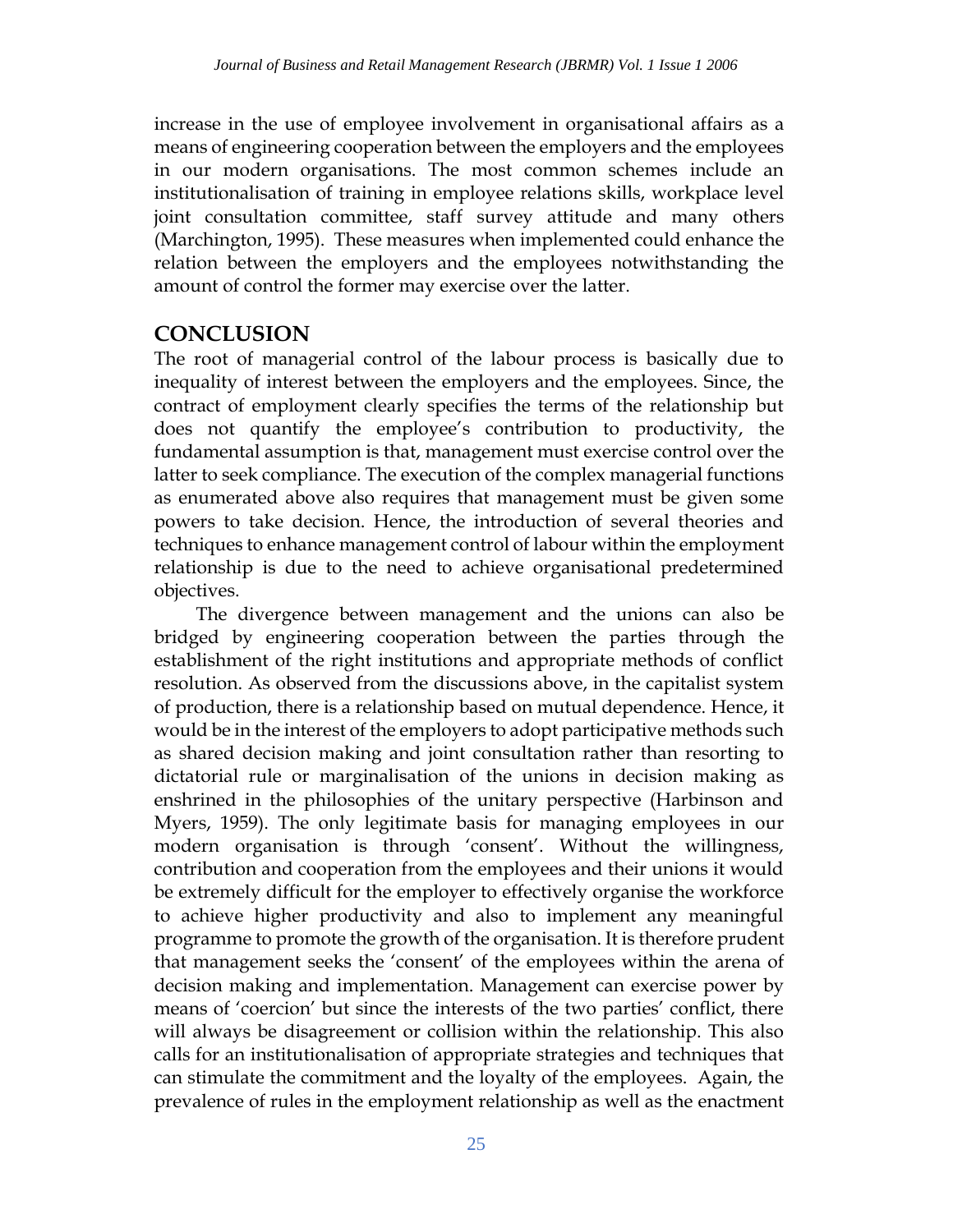of the various Acts by Parliament such as the 'Employment Protection Acts' are not only meant to impose certain restrictions on managerial powers but also to introduce sanity within the relation and conformity to agreed principles as well as protecting the interest of both the employers and the employees.

### **REFERENCES**

- Bach, S. and Sisson, K. (2003), Personnel Management: A Comprehensive Guide to Theory and Practice. Blackwell, Oxford. pp. 7-8
- Clark, J. (1993), Full Flexibility and Self-supervision in an Automated Factory, in J. Clark (ed) Human Resource Management and Technical Change, London., p. 116
- Cressy, P. and Maclnnes, J. (1980), 'Voting for Ford: Industrial Democracy and Control of Labour, Capital and Class 11. p. 14
- Edwards, R. (1979), Contested Terrain: The Transformation of the Workplace in the Twentieth Century, Heinemann. pp. 4-5
- Flanders, A. (1965), Industrial Relations: What is wrong with the System? Faber, London. pp. 86-87
- Friedman, A. (1977) Industry and Labour: Class Struggle at work and Monopoly Capitalism', Macmillan, p. 42
- Fox, A. (1966) Industrial Sociology and Industrial Relations, Donovan Commission Research Paper No. 3, HMS0, London. pp. 8-15
- Harbison, F. and Myers, C.(1959), Management in the Industrial World McGrawHill, New York p. 48
- Hill, L. (1944), 'Using Management Rights in Day-to-Day Labour Relations', E. Bakke and C. Kerr. (eds) (1948), Unions, Management and the Public, Harcourt, Brace and Co., New York p. 322
- Hill, L. Hook, C. (1945), 'Management at the Bargaining Table', in E. Bakke and C. Kerr. (eds) (1948), Unions, Management and the Public, Harcourt, Brace and Co New York pp. 56-57
- Hyman, R. (1975), Industrial Relations: A Marxist Introduction, Macmillan, London.pp. 23-27
- Hunter (1993) The Flexible Firm: Strategy and Segmentation, British Journal of Industrial Relations vol. 31. p. 389
- Huczynski, A. and Buchanan, D. (1991) Organisational Behaviour. London, Prentice Hall, p. 595
- IDS Studies (1999), Personnel Policy and Practice: Appraisal System, p. 5
- Legge, K. (1995), Human Resource Management, Rhetorics and Realities Houndmills, New York, p. 162-163
- Marchington, M. (1980), Managing Industrial Relations, MacGraw Hill, p.48
- Machington, M. (1995), Involvement and Participation, in Storey, J. (ed.)
	- Human Resource Management: A critical Text, London Rutledge. p. 283